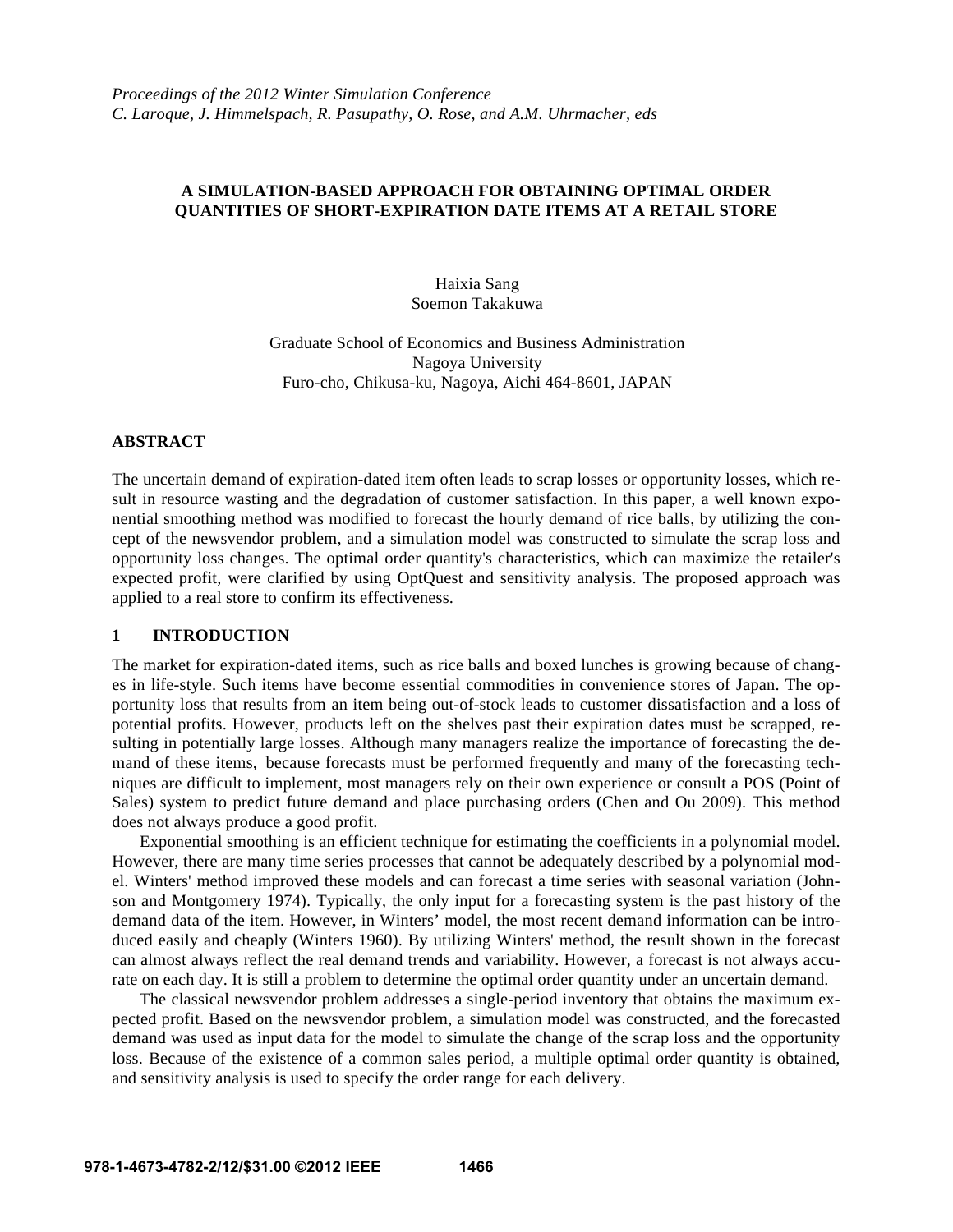#### **2 LITERATURE REVIEW**

An extreme case of the stochastic inventory problem for expiration-dated items is the newsvendor problem. Because the newsvendor problem can be applied to many real life situations, many extensions to it have been proposed. These extensions include addressing different objectives and utility functions, different supplier pricing policies, multiple locations, and multiple products. Detailed reviews of how to solve this problem have been provided in Gallego and Moon (1993), Khouja (1999), and Petruzzi and Data (1999). Recently, many studies have shown that simulation is an important research methodology and is more suitable when studying complex issues (Xie and Chen 2004). For example, Zhan and Shen (2005) developed an iterative algorithm and a simulation-based algorithm to help newsvendors make pricing and inventory decisions in a stochastic price-sensitive demand environment. Li et al. (2007) developed a procedure to maximize profits with two products and verified the result using simulation. Dimitriou and Robinson (2005) used agent-based-simulation as an evaluation tool, to investigate the effect on suppliers and retailers by varying individual preferences with respect to contract efficiency. All of these studies have proven that simulation is a useful approach to solve the newsvendor problem.

Forecasting and planning for management has received considerable attention for many years because of its implications for decision making, both at the strategic level of an organization and at the operational level. According to Koehler et al. (2001), the method proposed by Winters (1960) is the most widely known and used forecasting techniques for seasonal time series. For example, Taylor (2003) used Winters' method to forecast the online short-term electricity demand. Burkom et al. (2007) compared three forecasting methods for biosurveillance, and the results showed that Winters' method performed best. Rajopadhye et al. (2001) considered the hotel industry as a practical application of forecasting using Winters' method. All of these papers show that Winters' method is a powerful tool for making an appropriate estimate.

In this paper, based on the newsvendor problem, a simulation-based approach was developed to optimize the order quantity of rice-balls for the next period. First, a basic description of the store and the rice balls are discussed. Then a flexible and stepwise procedure is proposed for obtaining the optimal order quantity. The proposed method is both practical and powerful when assisting a manager in order management decisions.

# **3 BASIC DESCRIPTION OF THE STORE**

FamilyMart Company, Ltd., is one of the biggest franchise convenience store chains in Japan. The retail store in this study is managed directly from the FamilyMart headquarters office. It is located on the campus of Nagoya University, and it operates from 7:00 AM to 11:00 PM.

There are 3000 items, such as food, drinks, and other daily commodities that can be ordered by the store. By analyzing the POS data, expiration-dated items (such as rice balls, boxed lunches, sandwiches, fast food, and desserts) account for 38% of the total sales and are the best-selling items. However, at the same time, expiration-dated items constitute 83% of the total waste.

The rice ball is one of the traditional foods of Japan. This paper treats the rice ball as a typical example because the rice ball's life-cycle is complicated. Figure 1 shows one cycle time for the order deadline, delivery and scrapping of rice balls. From this Figure, it can be seen that the rice ball's selling time is short. Rice balls are shipped and scrapped three times each day. The retail manager must send all of the orders before 10:00 AM. The first delivery starts at 7:00 AM the next day, and the goods can be on sale until 4:00 PM. The second delivery is shipped at 10:00 AM, and the amount left at 11:00 PM is scrapped. The third delivery occurs at 4:00 PM, and the goods can be on sale until 11:00 PM (for short, the merchandise shipped in the first delivery is called  $D_1$ , and the merchandise from subsequent deliveries are labeled  $D_2$  and  $D_3$ ).

In addition to the limited selling time interval, an uncertain demand is also a major reason for serious scrap loss. Figure 2 shows the 95% confidence intervals for the average demand on Fridays over the course of a day. From this figure, it can be seen that the demand for rice balls is variable. For the purpose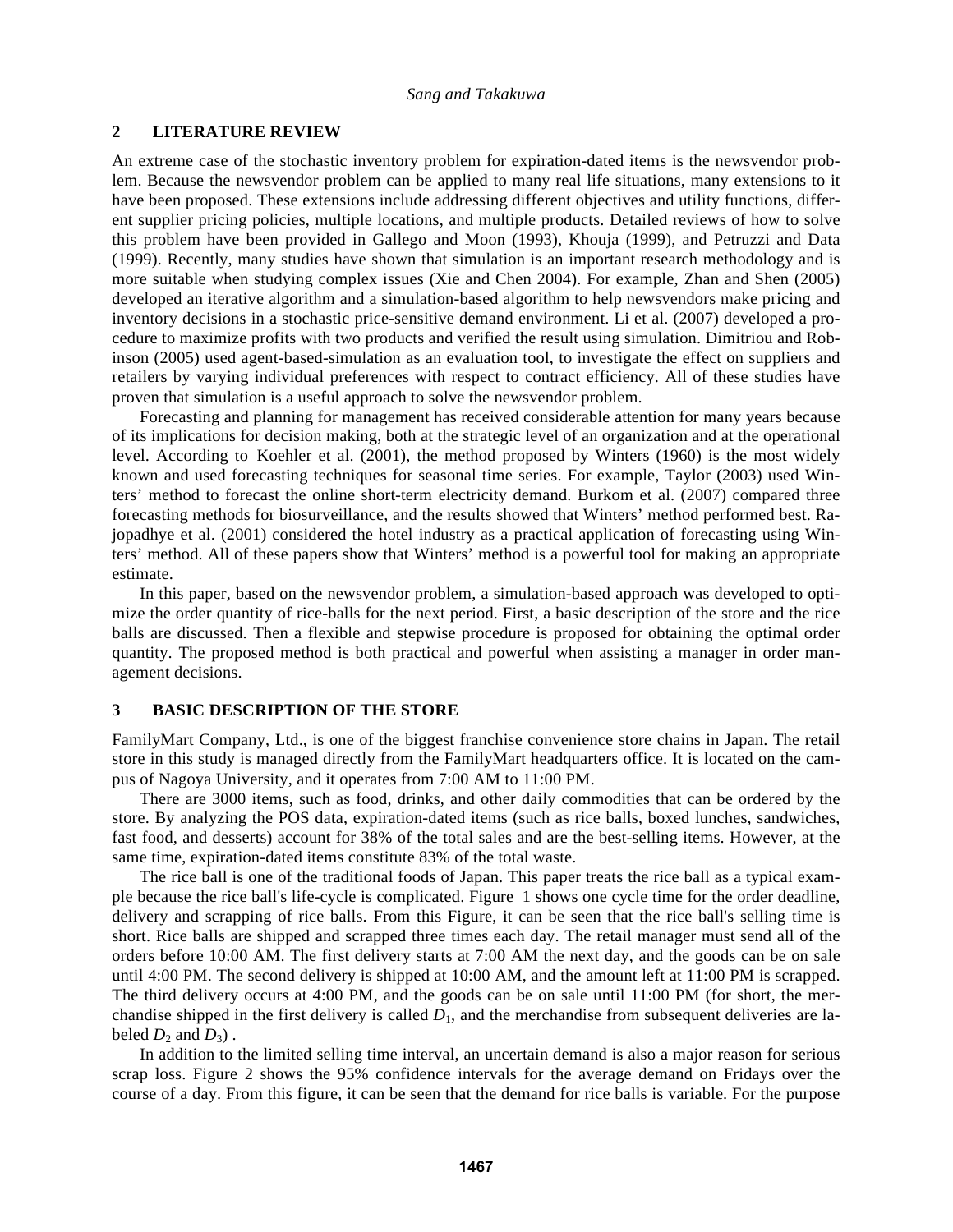of maximizing the store's expected profit and increasing its customer satisfaction through utilizing the historical data to forecast the demand and determine the optimal order quantity, maximizing retailer profit is an urgent issue to the manager. This paper addresses the optimal rice ball order quantity in the store, to determine robust solutions.



Figure 1: Information regarding rice ball delivery and scrap time.



Figure 2: The 95% confidence interval for the daily demand of rice balls.

## **4 PRELIMINARY ANALYSIS**

When attempting to define suitable forecasting procedures to address inventory data, it is obviously important to understand what such data typically look like. It might then be possible to link the known characteristics of the data to different forecasting methods (Fildes and Beard 1992).

Figure 3 illustrates the rice balls demand changes from January 1 to December 31 over the past five years. Because the main customers of the retail store are university students, depending on the university's semesters or vacations, the demand data can be divided into six categories. Even during the semester period, the shopping time and the shopping frequency depend on the university timetable. Therefore, to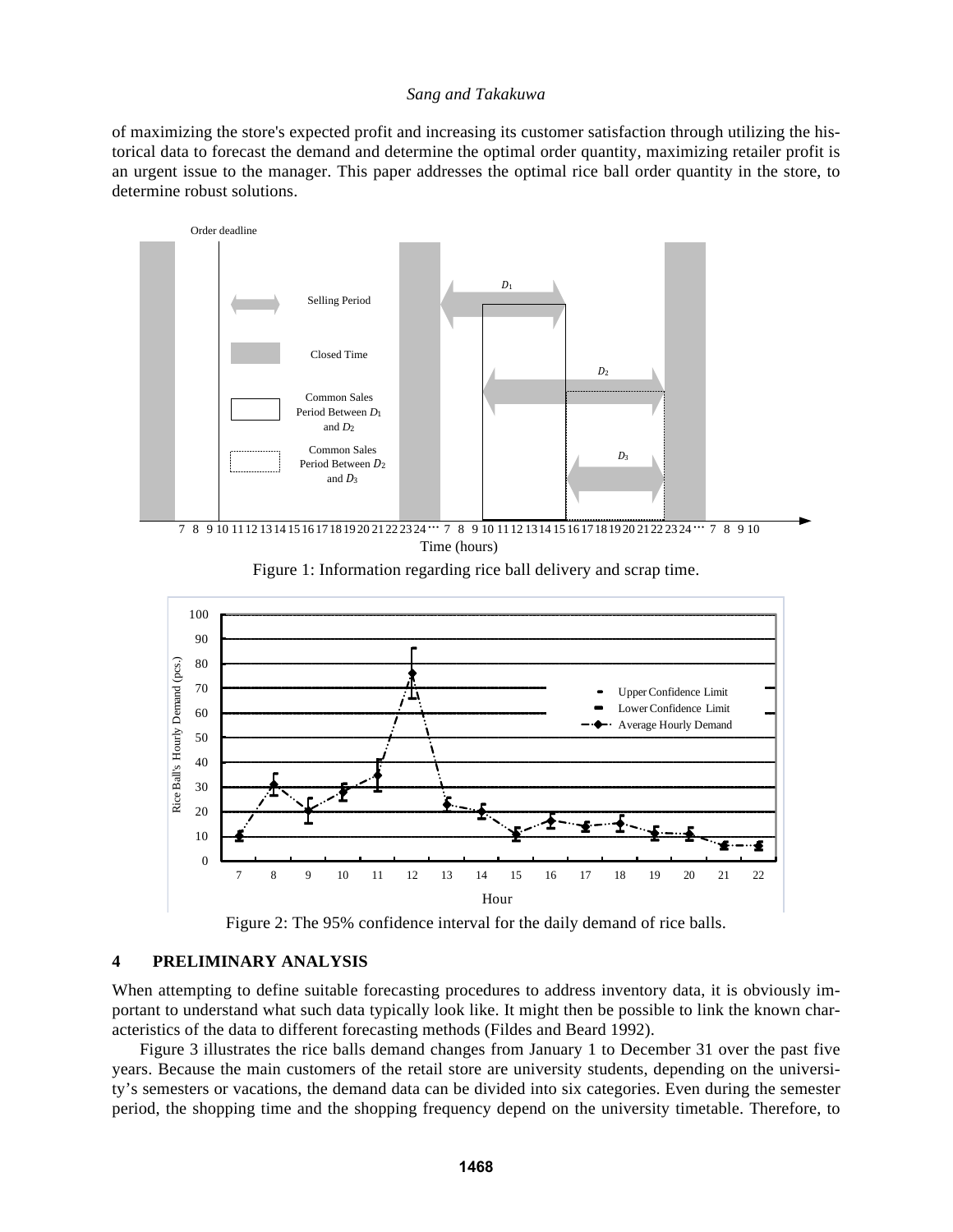make the forecast more accurate, it is necessary to classify the semester period demand into seven datasets, with each data-set representing a certain weekday.



Figure 3: Changes in the daily demand for rice balls.

As Figure 1 and Figure 2 show,  $D_1$ ,  $D_2$  and  $D_3$  have a limited selling time interval, and the demand in each time interval is uncertain. Let us denote the order quantities of three deliveries as  $Q_1$ ,  $Q_2$  and  $Q_3$ , respectively. Because the optimal order quantities  $Q_1^*, Q_2^*$  and  $Q_3^*$  of the three deliveries depend on the demand of each time interval, the essential forecast problem in this paper is to identify the demand during a specific time interval on the designated day of the week.

The objective of this paper is to describe an approach on how to determine the optimal order quantity for Fridays during the year 2012 spring semester. Thus, it is necessary to find the pattern of historical demand data for each time interval of the day. Figure 4 illustrates the demand change in the time interval from 12 noon to 1 PM. This specific time interval should be examined mainly because the demand at lunchtime almost accounts for one third of the total sales in a day. From the figure, it can be seen that on the second Friday of the spring semester, there is always a high demand. A decrease always tends to occur during two periods. The first is the  $2<sup>nd</sup>$  Friday. The second is the 15<sup>th</sup> Friday. This preliminary analysis helped us find the appropriate method for forecasting future demands.

### **5 THE PROCEDURE TO SEEK THE OPTIMAL ORDER QUANTITY**

### **5.1 Procedure**

The newsvendor problem provides a procedure for determining the optimal order quantity under an uncertain demand. However, before utilizing a simulation-based approach, the item's average cost, profit and demand must be known. Winters' exponential smoothing methods is an efficient technique for estimating a time series that has seasonal variation in the model (Johnson and Montgomery 1974). This paper uses estimated demand data, which modified Winters' method to determine the optimal order quantity that maximized the retailer's profit. In contrast to the classic Winters' method, which uses the past 12 months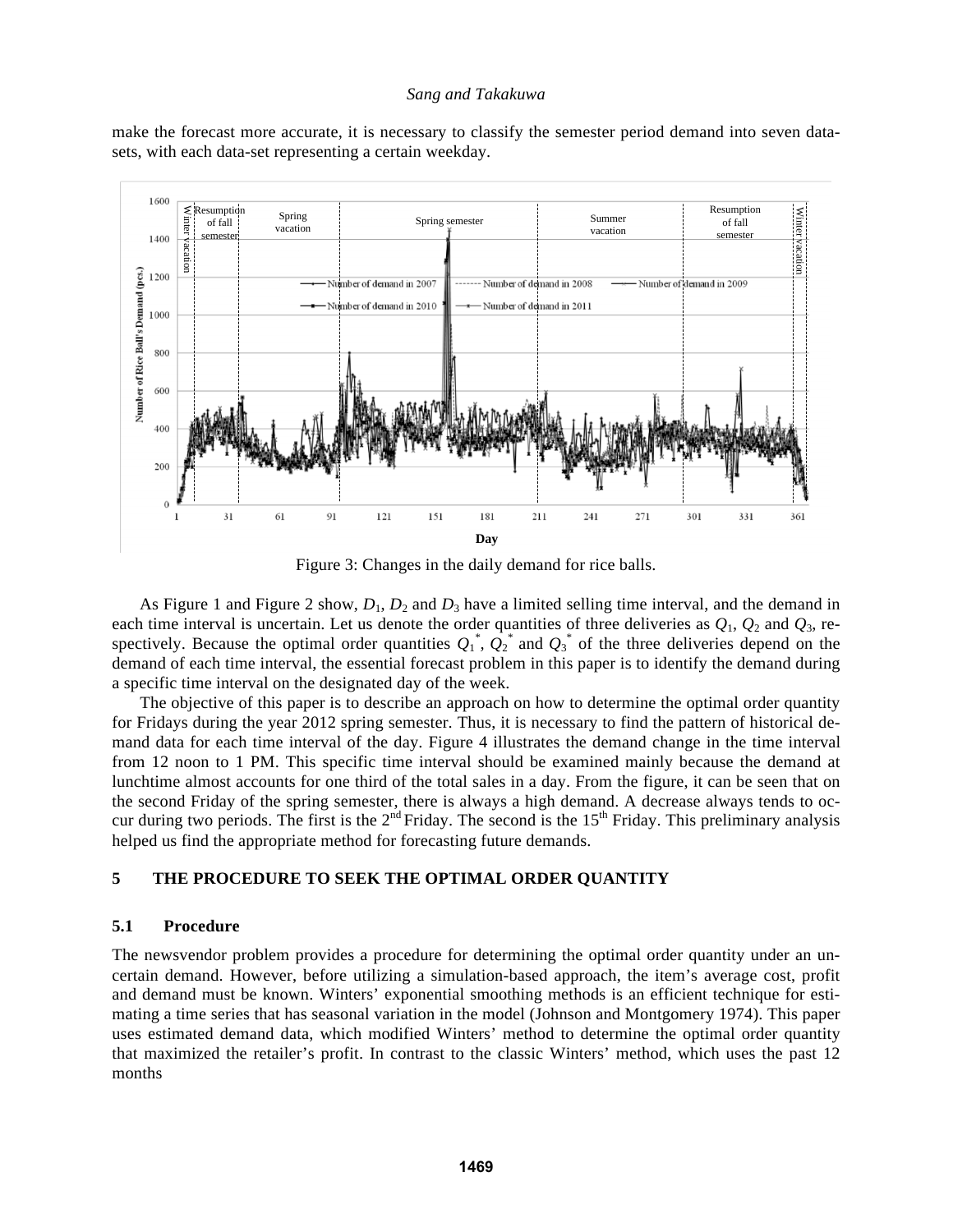*Sang and Takakuwa* 



Figure 4: Demand change of rice ball in the time interval from 12 noon to 1 PM on Fridays during the spring semester.

of data to forecast future demands, this paper applies the concept behind Winters' method, and uses the designated time interval of a day of the week to forecast the future hourly demand. Through repeating the same forecast procedure, it obtains the hourly demand from 7 AM to 10 PM. The forecasted demand data were used as input data into the simulation model to obtain future weekdays' optimal order quantities. Thus, the procedure can be divided into two phases, which are shown in Figure 5. In this paper, the index of the time interval is used to present hourly demand of a day. For example, index 7 used for the time interval between 7 AM and 8 AM.



Figure 5: The procedure for seeking the optimal order quantity.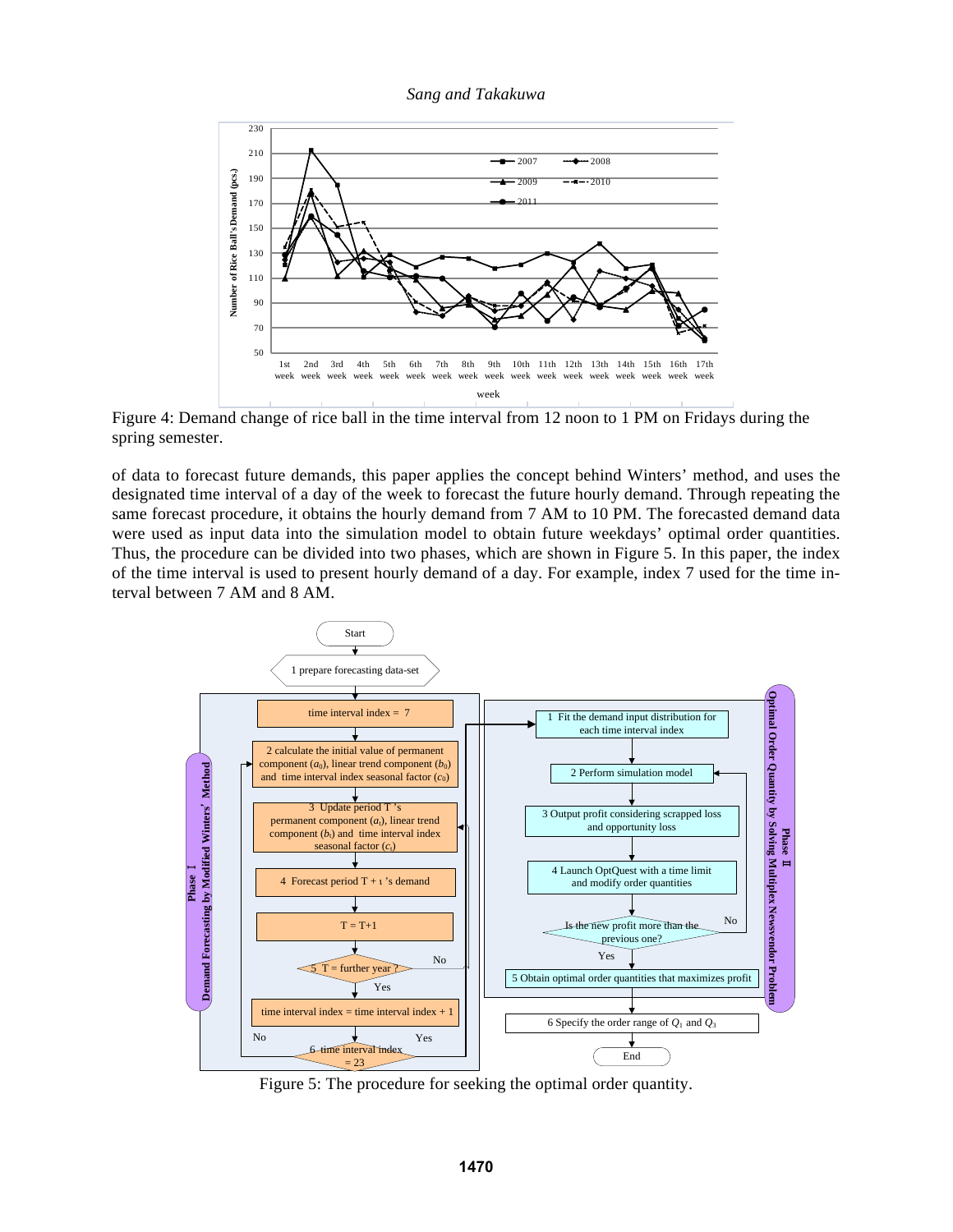## **Phase 1: Modified Winters' method for forecasting demand**

[step 1] Collect the historical demand data on the rice balls for past years.

- [step 2] Use the historical demand data to calculate the initial value of the permanent component  $(a_0)$ , linear trend component  $(b_0)$  and time interval seasonal factor  $(c_0)$ .
- [step 3] Update the value of the permanent component  $(a_t)$ , linear trend component  $(b_t)$  and time interval seasonal factor  $(c<sub>t</sub>)$  by utilizing the current year's historical demand data.
- [step 4] Forecast the demand for period  $(T + \tau)$ .
- [step 5] Check the model to see whether the forecasted demand goes into the next year. If affirmative, return to step 2 to forecast the next time interval index's initial value; otherwise, return to step 3 to update  $a_t$ ,  $b_t$  and  $c_t$ .
- [step 6] Check the model to see if the time interval index is the 23. If affirmative, use the forecasted demand value to fit the demand distribution for each time interval; otherwise, return to step 2 and calculate  $a_0$ ,  $b_0$  and  $c_0$  in the next time interval.

# **Phase 2: Optimal order quantity based on the multiplex newsvendor problem**

[step 1] Use next year's forecasted demand data to fit the demand distribution for each time interval.

[step 2] Develop and perform the simulation model.

[step 3] Obtain an initial feasible solution that accounts for the opportunity loss and scrap loss.

[step 4] Launch the integer linear program OptQuest to obtain a different feasible order quantity; if the new profit is less than the previous profit, then keep the previous order quantity; otherwise, renew the new order quantity. Repeat this step with a limited number of simulations.

[step 5] Obtain the optimal order quantity that maximizes the expected profit.

[step 6] Specify the order range of  $Q_1^*$  and  $Q_3^*$  with sensitivity analysis.

# **5.2 Modified Winters' Method**

Winters' method is a forecasting model that has either a ratio trend or a linear trend. In this paper, Winters' method was modified to forecast the hourly demand for the designated day of the week. To implement the method, the user must provide the initial value of the permanent component  $(a_0)$ , the linear trend component (*b*<sub>0</sub>) and the time interval seasonal factor (*c*<sub>0</sub>). The smoothing constants α, β and γ must be identified as well.

The procedure for periodically revising the estimates of the model parameters and for forecasting is the following. At the end of any period T, after observing the current period's demand  $(D<sub>t</sub>)$ , we revise the estimate of the permanent component as follows:

$$
a_{t} = \alpha \frac{D_{t}}{c_{i}^{'}} + (1 - \alpha)(a_{t-1} + b_{t-1})
$$
\n(1)

Then we revise the estimate of the trend component:

$$
b_t = \beta(a_t - a_{t-1}) + (1 - \beta)b_{t-1}
$$
 (2)

and we revise the estimate of the time interval seasonal factor for period T:

$$
c_t = \gamma \frac{D_t}{a_t} + (1 - \gamma)c_t
$$
\n<sup>(3)</sup>

The forecast for any future period  $(T + \tau)$  uses

$$
\mathbf{B}_{t+\tau} = (a_t + b_t * \tau) * c'_i \tag{4}
$$

where

 $0 < \alpha < 1$ .

 $0 < \beta < 1$ ,

 $0 < \gamma < 1$ , and

 $c<sub>i</sub>$  is the time interval seasonal factor of the designated day of the week of the previous years.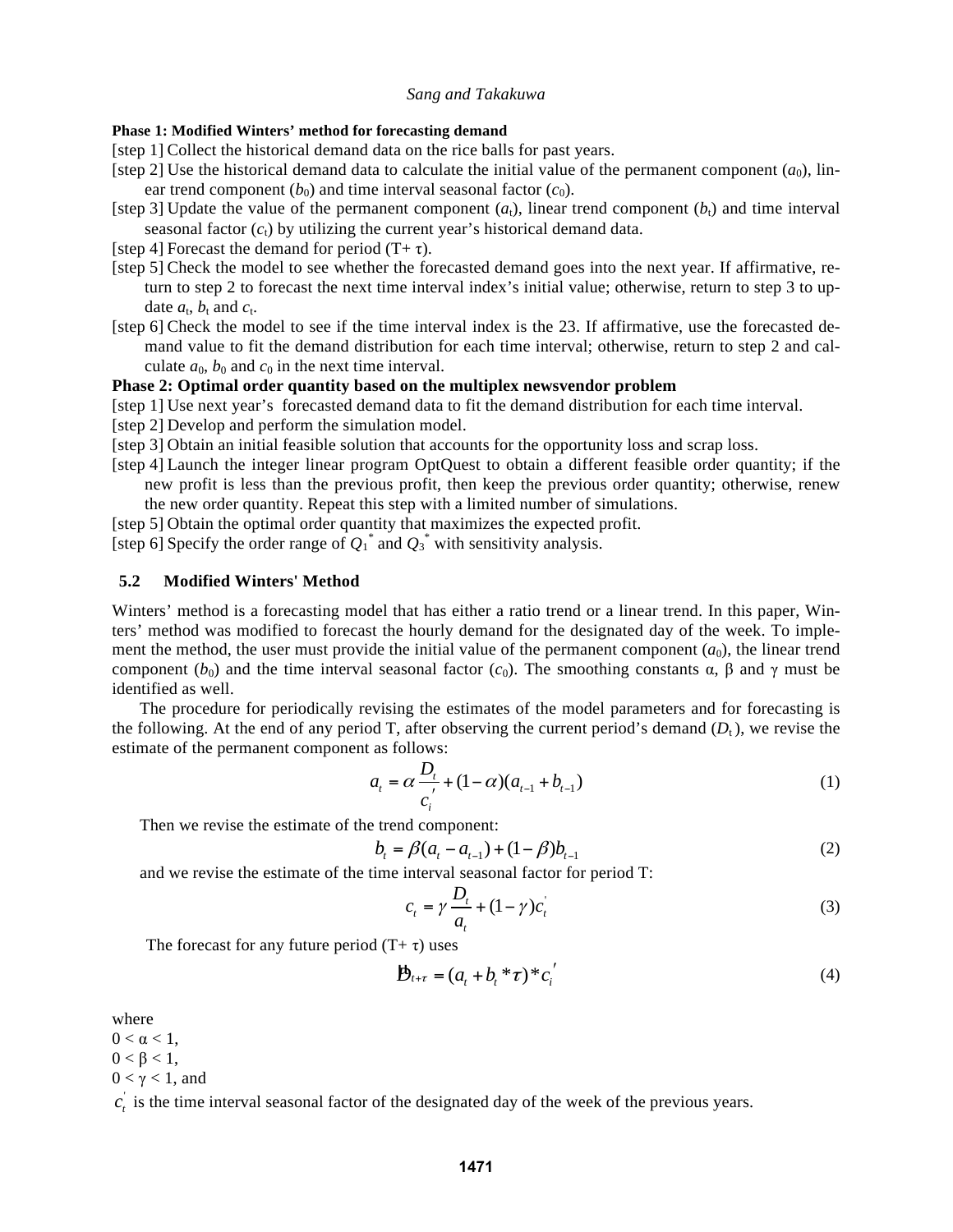## **5.3 Simulation Analysis**

A simulation model for the retail store was created using the simulation package Arena and the associated simulation logic is shown in Figure 6. The logic of a simulation model was composed of three parts: the delivery logic, the scrap logic and the first-in-first-out logic. The first-in-first-out logic means that, until the old item is sold out, the new item cannot be sold. The performance measure used in this paper is the expected profit, taking the opportunity loss and scrap loss into consideration.



Figure 6: Simulation flow chart.

The function used to calculate the profit is shown as follows:

$$
W(I) = (r - c) \sum_{i=1}^{22} a_i - (r - c) \sum_{i=1}^{22} b_i - c \left( S_{16} + S_{22} \right)
$$
 (5)

where

*a*i (pcs.): the sales during time interval *i*,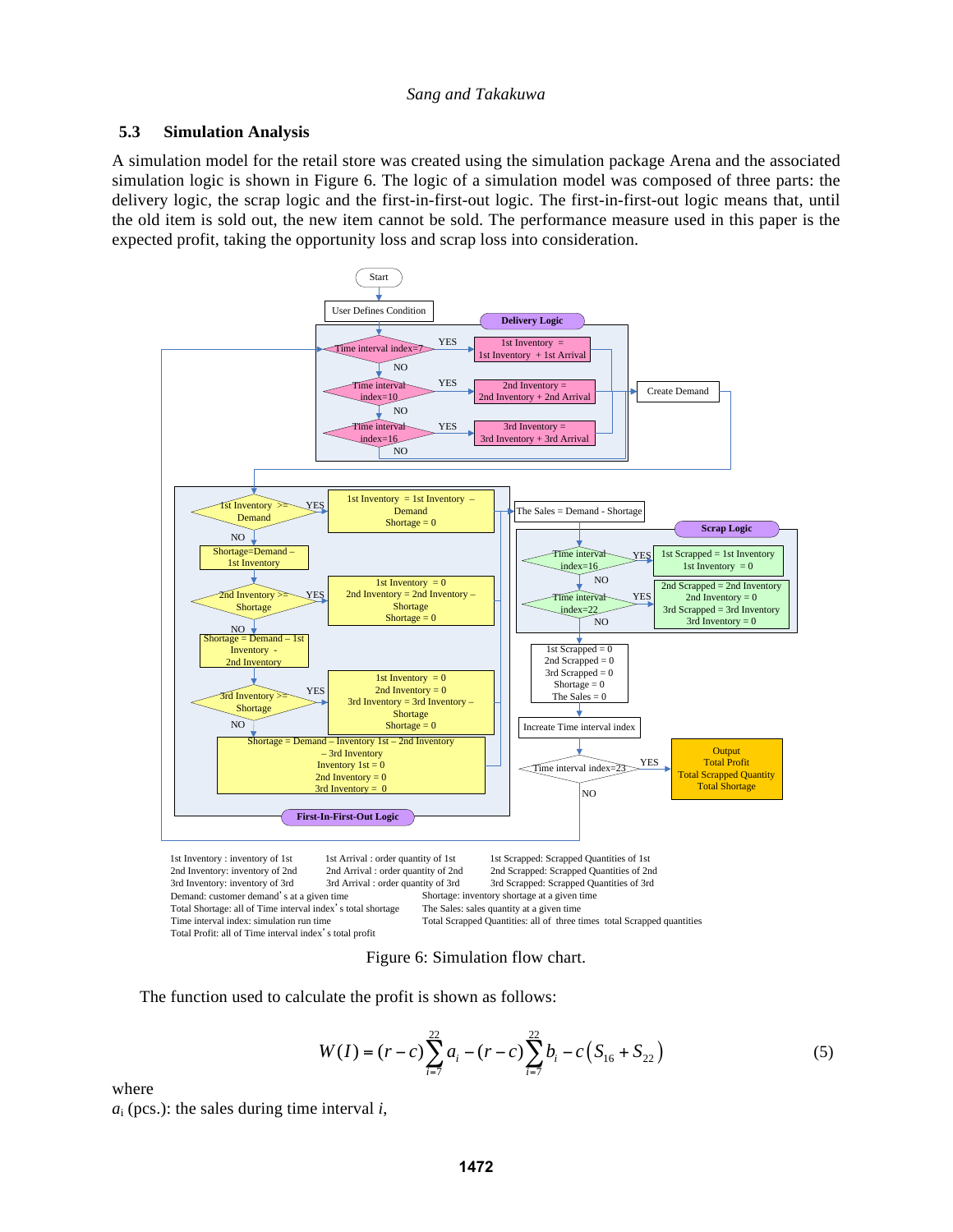$b_i$  (pcs.): the opportunity loss during time interval *i*,

- *c* (JYen): the average cost per unit,
- *i* (hour): the index for time interval,
- *r* (JYen): the average selling price per unit,
- *S*16 (pcs.): the scrap loss at time interval 16, and
- *S*22 (pcs.): the scrap loss at time interval 22.

Equation (5) contains three terms. The first term is the revenue that is obtained from the sold items. The second term is the opportunity loss, and the last term is the scrap loss. If at time interval *i*, demand is larger than inventory (all of the items are sold out), then the scrap loss at time interval *i* is 0 and the expected profit equals the revenue  $(r-c) a_i$  minus the opportunity loss  $(r-c) b_i$ . Otherwise, if at time interval *i*, demand is smaller than inventory (the retailer meets all of the customers' demands), then the opportunity loss is 0 and the scrap loss occurs at the time interval 16 or 22; thus, the expected profit is the revenue (*rc*)  $a_i$  minus the scrap loss  $c(S_{16} + S_{22})$ . By performing the simulation model, the total profit, the total scrap loss and the total opportunity loss are produced as outputs.

### **6 APPLICATION**

#### **6.1 Modified Winters' Method**

This paper used five years of demand data, from 2007 to 2011, to estimate the year 2012 demand. The study duration period was set at 17 weeks, approximately from every year's April 10th to August 7th, which is Nagoya university's spring semester. As the authors mentioned before in the preliminary analysis section, to make the forecasting more accurate, the data were divided into seven data-sets on the days of the week, and this paper used Friday's data-set as the basis for estimates. The smoothing constants  $α$ ,  $β$ ,  $γ$ were set at 0.2, 0.1 and 0.1, respectively.

Figure 7 shows the actual demand and the forecast during the time interval from 12 noon to 1 PM on Friday. Through comparing the actual demand and the forecast, it was found that the forecast can almost reflect the actual demand's trend changes. However, from a certain day standpoint, the forecast result is still uncertain. The constructed simulation model, which is based on the newsvendor problem, can help the authors to solve this problem for the purpose of using the result in the simulation model. The demand distribution in the time interval of 12 was fit by triangular distribution with the parameters 66.5, 98.6 and 144.

Table 1 shows the result, which is updated hourly for each Friday in the year 2011 spring semester and which was used to forecast the year 2012 demand data. The hourly demand distribution for the year 2012 spring semester is also shown in Table 3. The demand distribution was input into the simulation model to simulate the profit change.

# **6.2 Simulation Analysis**

The optimal order quantity is a function of the item's demand, cost and profit, which is stated in Nahmias (2006). After fitting the rice ball's demand distribution, it is necessary to calculate the rice ball's cost and profit. Based on the historical data, we next suppose that there were 84 items on sale during the research period. In addition, we suppose that the rice ball's average cost and average profit were 72 and 46 JYen, respectively.

The item's demand, cost and profit were set as functions into the simulation model, and the profit, the scrap loss and the opportunity loss are produced as the outputs of the model. It must be noted that although the simulation can provide estimates of performance measures, it cannot provide the optimal order quantities for  $Q_1^*$ ,  $Q_2^*$  and  $Q_3^*$  to maximize the expected profit. Therefore, this study adopts the simulation together with the optimization tool to achieve the objective.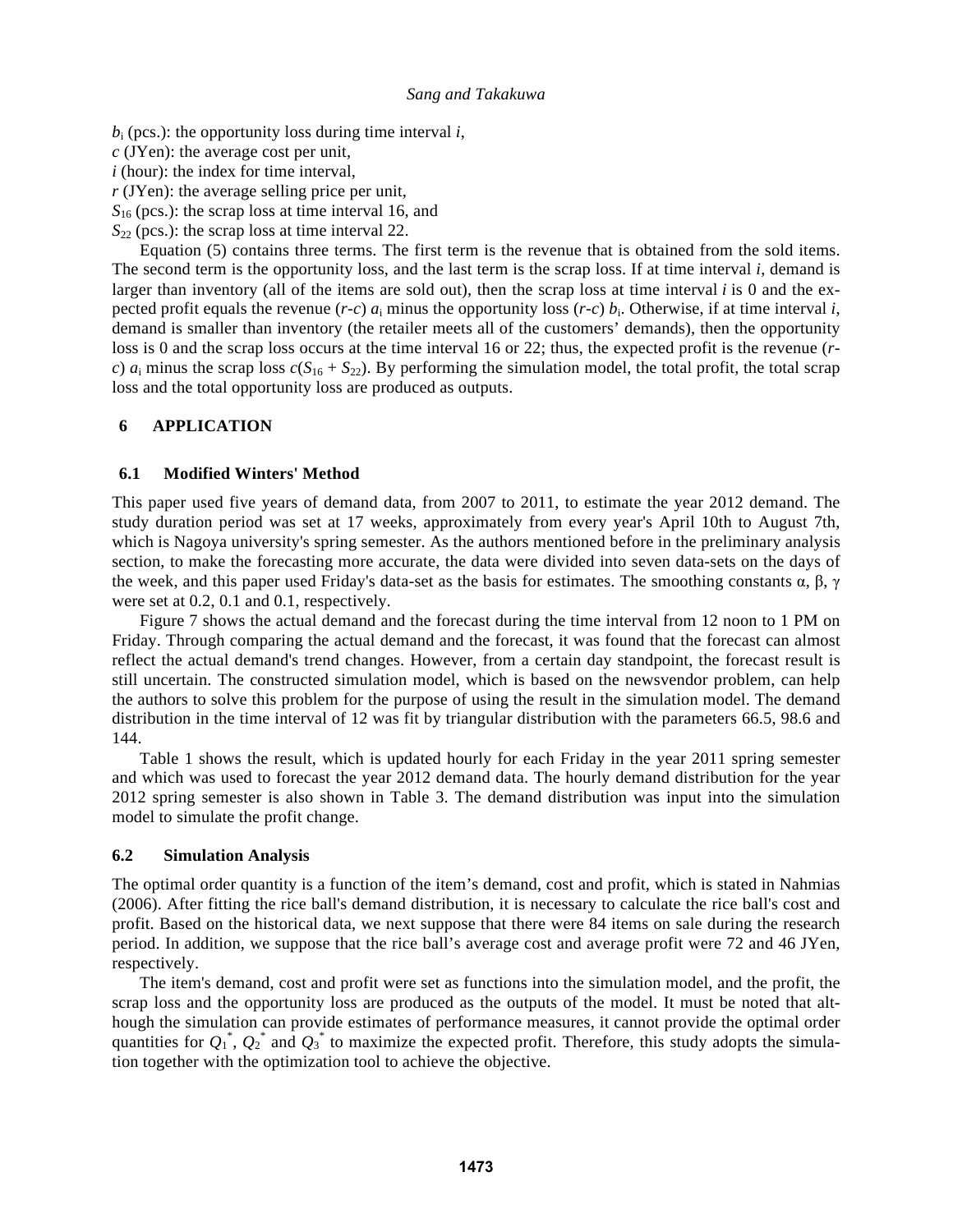

Figure 7: The comparison between the forecast and the actual demand during the time interval from 12 noon to 1 PM.

Table 1: The parameter and forecasted demands for rice balls on Fridays during the spring semester of 2012.

| Time interval<br>index | the Updated $a_1, b_1, c_1$ for 2011 |            |            |            |            |            |          |            |            | Forecasted Demand for |                      |
|------------------------|--------------------------------------|------------|------------|------------|------------|------------|----------|------------|------------|-----------------------|----------------------|
|                        | week 1                               |            |            | week 2     |            |            | .        | week 17    |            |                       | 2012                 |
|                        | $a_{2011}$                           | $b_{2011}$ | $c_{2011}$ | $a_{2011}$ | $b_{2011}$ | $c_{2011}$ | $\cdots$ | $a_{2011}$ | $b_{2011}$ | $c_{2011}$            |                      |
|                        | 10.32524                             | 0.08153    | 0.70834    | 10.85805   | 0.12666    | 0.96338    | $\cdots$ | 9.29416    | 0.01423    | 2.02508               | TRIA(6.5,8,19.5)     |
| 8                      | 28.69936                             | $-0.34151$ | 0.72021    | 24.63538   | $-0.71376$ | 0.77127    | $\cdots$ | 24.97858   | $-0.66882$ | 0.68543               | TRIA(11.5,18.8,32.5) |
| 9                      | 19.10878                             | $-0.11961$ | 1.30962    | 16.99881   | $-0.31864$ | 1.05469    | $\cdots$ | 18.40210   | $-0.16244$ | 1.13093               | TRIA(9.5, 16, 25.5)  |
| $\cdots$               | $\cdots$                             |            |            |            |            |            |          |            | $\cdots$   |                       |                      |
| 20                     | 12.05296                             | 0.03056    | 0.45895    | 10.56468   | $-0.12132$ | 0.83977    | $\cdots$ | 13.17150   | 0.14253    | 1.18166               | TRIA(5.5,14,20.5)    |
| 21                     | 7.04300                              | $-0.24519$ | 0.79935    | 8.48822    | $-0.07614$ | .27437     | $\cdots$ | 7.18233    | $-0.22775$ | 0.95782               | TRIA(2.5,3.71,9.5)   |
| 22                     | 4.86118                              | $-0.16090$ | 0.62944    | 4.69781    | $-0.16115$ | 0.64132    | $\cdots$ | 4.02783    | $-0.15319$ | 1.17525               | TRIA(0.5, 2.5.5)     |

By executing the simulation model for 500 business days with 100 replications, OptQuest produces a set of best solutions, as shown in Table 2. The set of best solutions have the same average optimal profit of 13970.48 JYen, and the relationship of  $Q_1$ ,  $Q_2$  and  $Q_3$  is obtained by the following:

$$
Q_1 + Q_2 + Q_3 = 343\tag{6}
$$

In order to confirm that the resultant solution is the optimal order quantities, a series of simulation experiments with the OptQuest were performed. *Q*1, *Q*2 and *Q*3's lower bound and upper bound for [115, 225],[65,180],[20,62] respectively, which is obtained from Table 2. The best solutions are shown in Table 3. Because the average optimal profit and the relationship of  $Q_1$ ,  $Q_2$  and  $Q_3$  have not changed, thus all of the best solutions, which are shown on Table 2 and Table 3 must be optimal order quantities.

The existence of a common sales period caused multiple optimal solutions. If  $D_1$ ,  $D_2$  and  $D_3$  have no common sales period, then  $Q_1^*$ ,  $Q_2^*$  and  $Q_3^*$  can be achieved with the classic newsvendor problem and they would have only one optimal solution each. However, in this problem, during the common sales period, some items sold may be from different deliveries. For example, if  $Q_1^*$  decreases, then by adding the same quantity to  $Q_2^*$ , the maximization profit would not change. Similarly, the maximization profit can also be achieved by adding a quantity to  $Q_2^*$  and, at the same time, decreasing the quantity  $Q_3^*$ .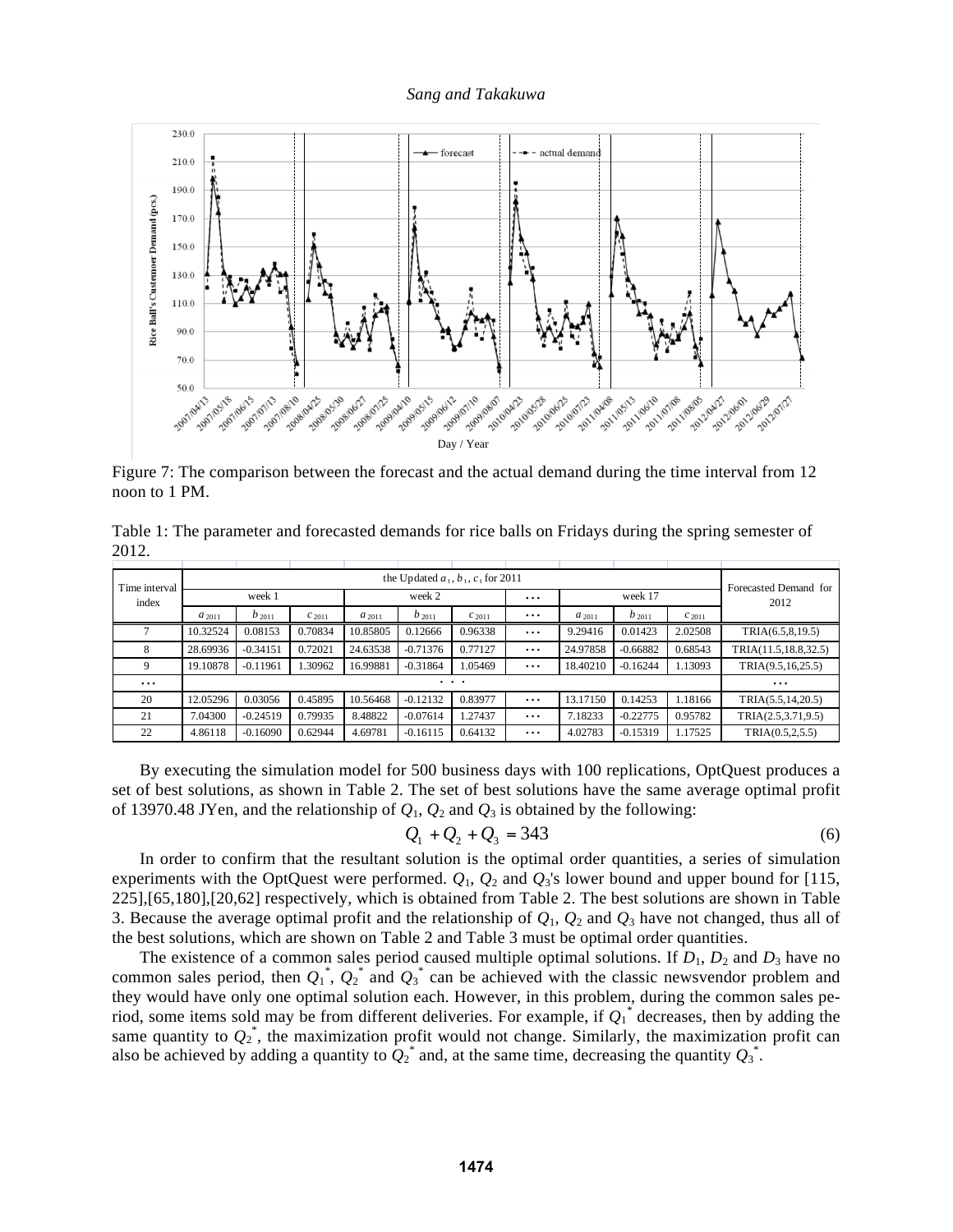| <b>Solution No.</b>     | $Q_1$ (pcs.) | $Q_2$ (pcs.) | $Q_3$ (pcs.) | Profit<br>(JYen) | <b>Opportunity Loss</b><br>(pcs.) | <b>ScrapLoss</b><br>(pcs.) |
|-------------------------|--------------|--------------|--------------|------------------|-----------------------------------|----------------------------|
| 1                       | 145          | 178          | 20           | 13970.48         | 7.87                              | 12.25                      |
| $\overline{2}$          | 183          | 140          | 20           | 13970.48         | 7.87                              | 12.25                      |
| 3                       | 158          | 150          | 35           | 13970.48         | 7.87                              | 12.25                      |
| $\overline{\mathbf{4}}$ | 204          | 107          | 32           | 13970.48         | 7.87                              | 12.25                      |
| 5                       | 115          | 180          | 48           | 13970.48         | 7.87                              | 12.25                      |
| 6                       | 159          | 136          | 48           | 13970.48         | 7.87                              | 12.25                      |
| 7                       | 184          | 109          | 50           | 13970.48         | 7.87                              | 12.25                      |
| 8                       | 208          | 85           | 50           | 13970.48         | 7.87                              | 12.25                      |
| $\boldsymbol{9}$        | 225          | 65           | 53           | 13970.48         | 7.87                              | 12.25                      |
| 10                      | 167          | 123          | 53           | 13970.48         | 7.87                              | 12.25                      |
| 11                      | 132          | 149          | 62           | 13970.48         | 7.87                              | 12.25                      |
| 12                      | 115          | 166          | 62           | 13970.48         | 7.87                              | 12.25                      |

Table 2: Set of the best solutions.

Table 3: Set of the best solutions.

| <b>Solution No.</b>     | $Q_1$ (pcs.) | $Q_2$ (pcs.) | $Q_3$ (pcs.) | Profit<br>(JYen) | <b>Opportunity Loss</b><br>(pcs.) | <b>ScrapLoss</b><br>(pcs.) |
|-------------------------|--------------|--------------|--------------|------------------|-----------------------------------|----------------------------|
| 1                       | 175          | 148          | 20           | 13970.48         | 7.87                              | 12.25                      |
| $\mathbf{2}$            | 130          | 175          | 38           | 13970.48         | 7.87                              | 12.25                      |
| 3                       | 123          | 160          | 60           | 13970.48         | 7.87                              | 12.25                      |
| $\overline{\mathbf{4}}$ | 214          | 93           | 36           | 13970.48         | 7.87                              | 12.25                      |
| 5                       | 162          | 124          | 57           | 13970.48         | 7.87                              | 12.25                      |
| 6                       | 127          | 174          | 42           | 13970.48         | 7.87                              | 12.25                      |
| 7                       | 183          | 133          | 27           | 13970.48         | 7.87                              | 12.25                      |
| 8                       | 220          | 88           | 35           | 13970.48         | 7.87                              | 12.25                      |
| $\boldsymbol{9}$        | 115          | 170          | 58           | 13970.48         | 7.87                              | 12.25                      |
| 10                      | 204          | 115          | 24           | 13970.48         | 7.87                              | 12.25                      |
| 11                      | 143          | 142          | 58           | 13970.48         | 7.87                              | 12.25                      |
| 12                      | 189          | 122          | 32           | 13970.48         | 7.87                              | 12.25                      |
| 13                      | 198          | 92           | 53           | 13970.48         | 7.87                              | 12.25                      |
| 14                      | 117          | 164          | 62           | 13970.48         | 7.87                              | 12.25                      |

### **6.3 Sensitivity Analysis**

Sensitivity analysis is the study of how the variation in the output of a statistical model can be attributed to different variations in the inputs of the model. In this case, the variation in the output is the maximal profit, and the variation in the input is  $Q_1^*$ ,  $Q_2^*$  and  $Q_3^*$ . Because the maximal profit and the relationship of  $Q_1^*$ ,  $Q_2^*$  and  $Q_3^*$  have been known (see equation (6)), by fixing  $Q_3^*$ , the sensitivity analysis can help us specify the range of  $Q_1^*$ . In the same way, by fixing  $Q_1^*$ , the sensitivity analysis can help us specify the range of  $Q_3^*$ . Figure 8 shows the result of the sensitivity analysis of  $Q_1^*$ .  $Q_3^*$  was fixed at the value of 20, and by changing  $Q_1^*$  and  $Q_2^*$ , it was found that if  $Q_1^*$  is between the range of 61 and 249; it would achieve a profit of 13970.48 JYen, which is the maximal value. Therefore, under the demand distribution on Fridays, the range of  $Q_1^*$  is [61,249].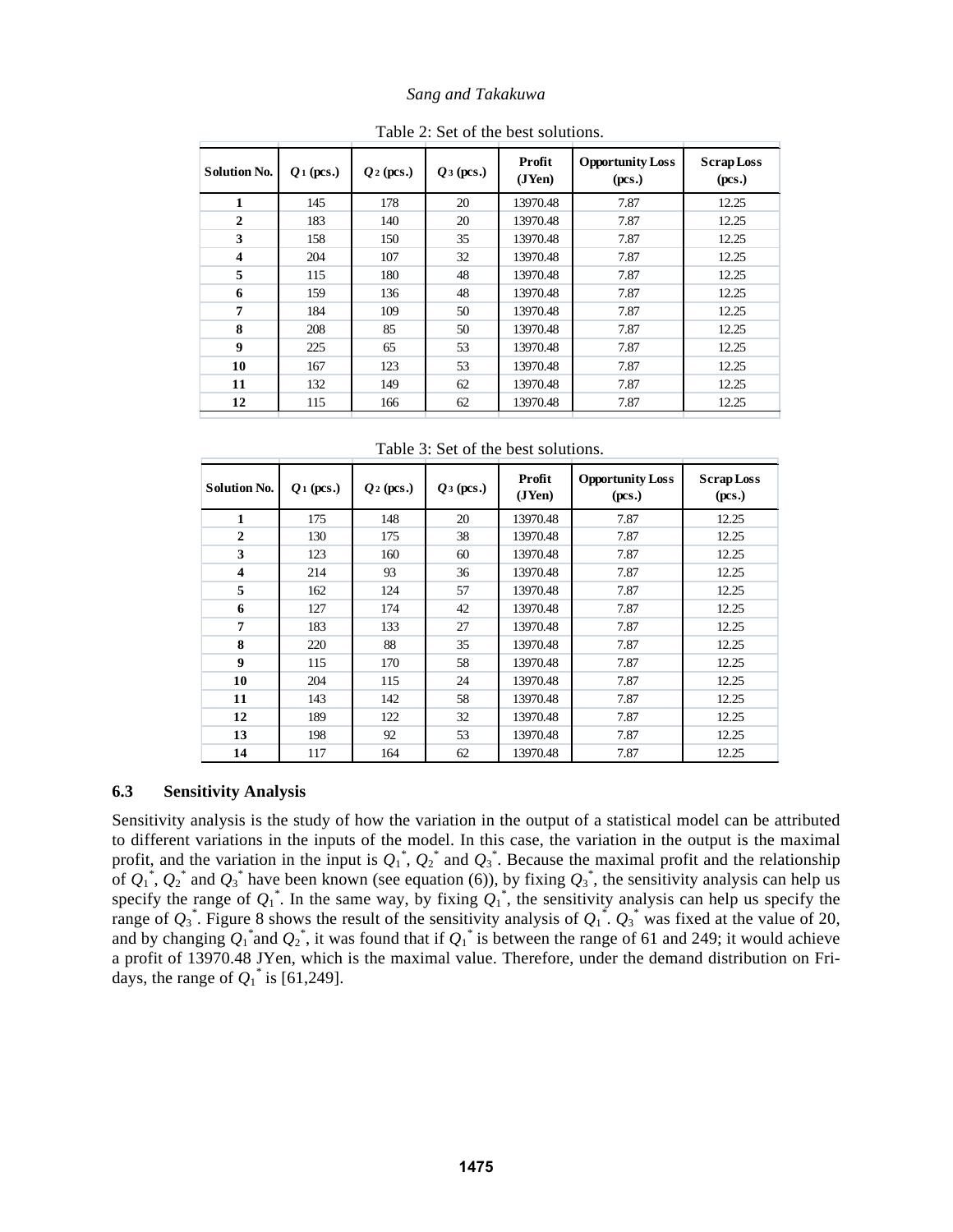

Figure 8: Sensitivity analysis of *Q*<sup>1</sup> *\** .

By using the same approach, the range of  $Q_3^*$  can be specified as [0, 65]. If  $Q_1^*$  and  $Q_3^*$  are set, then  $Q_2^*$  can be obtained by using equation (6).

# **7 CONCLUSIONS**

In this paper, Winters' method was applied to forecast the hourly demand on the designated day of the week for the next demand period of a short-expiration-dated item, the rice ball. By formulating a multiplex newsvendor problem, a simulation model was constructed to obtain the optimal order quantities, reflecting the profit change under an uncertain demand. The performance measure in this paper was set to the expected profit, taking the scrap loss and the opportunity loss into consideration. By utilizing OptQuest and sensitivity analysis, the characteristics of the optimal order quantity were clarified. The proposed procedure was found to be powerful, especially from a practical standpoint.

# **ACKNOWLEDGMENTS**

The authors wish to express sincere gratitude to FamilyMart Company, Ltd., for their cooperation in completing this research. Special thanks should be expressed to Mr. Ueda and Mr. Abe of FamilyMart Company, Ltd., for supporting this research effort. This research was supported by the Grant-in-Aid for Asian CORE Program "Manufacturing and Environmental Management in East Asia" of the Japan Society for the Promotion of Science (JSPS). In addition, the series of parameters used in this paper are fictitious and are meant only to provide an explanation of the procedure.

# **REFERENCES**

- Burkom, H. S., S. P. Murphy, and G. Shmueli. 2007. Automated Time Series Forecasting for Biosurveillance. *Statistics in Medicine* Vol.26: 4202-4218.
- Chen, F. L., and T. Y. Ou. 2009. Gray Relation Analysis and Multilayer Functional Link Network Sales Forecasting Model for Perishable Food in Convenience Store. *Expert Systems with Applications* Vol.36:7054-7063.
- Dimitriou, S., and S. Robinson. 2005. The Impact of Human Decision Makers' Individualities on the Wholesale Price Contract's Efficiency: Simulating the Newsvendor Problem. *In Proceedings of the 2005 Winter Simulation Conference,* ed. M. D. Rossetti, R. R. Hill, B. Johansson, A. Dunkin and R. G. Ingalls, 2353-2364.